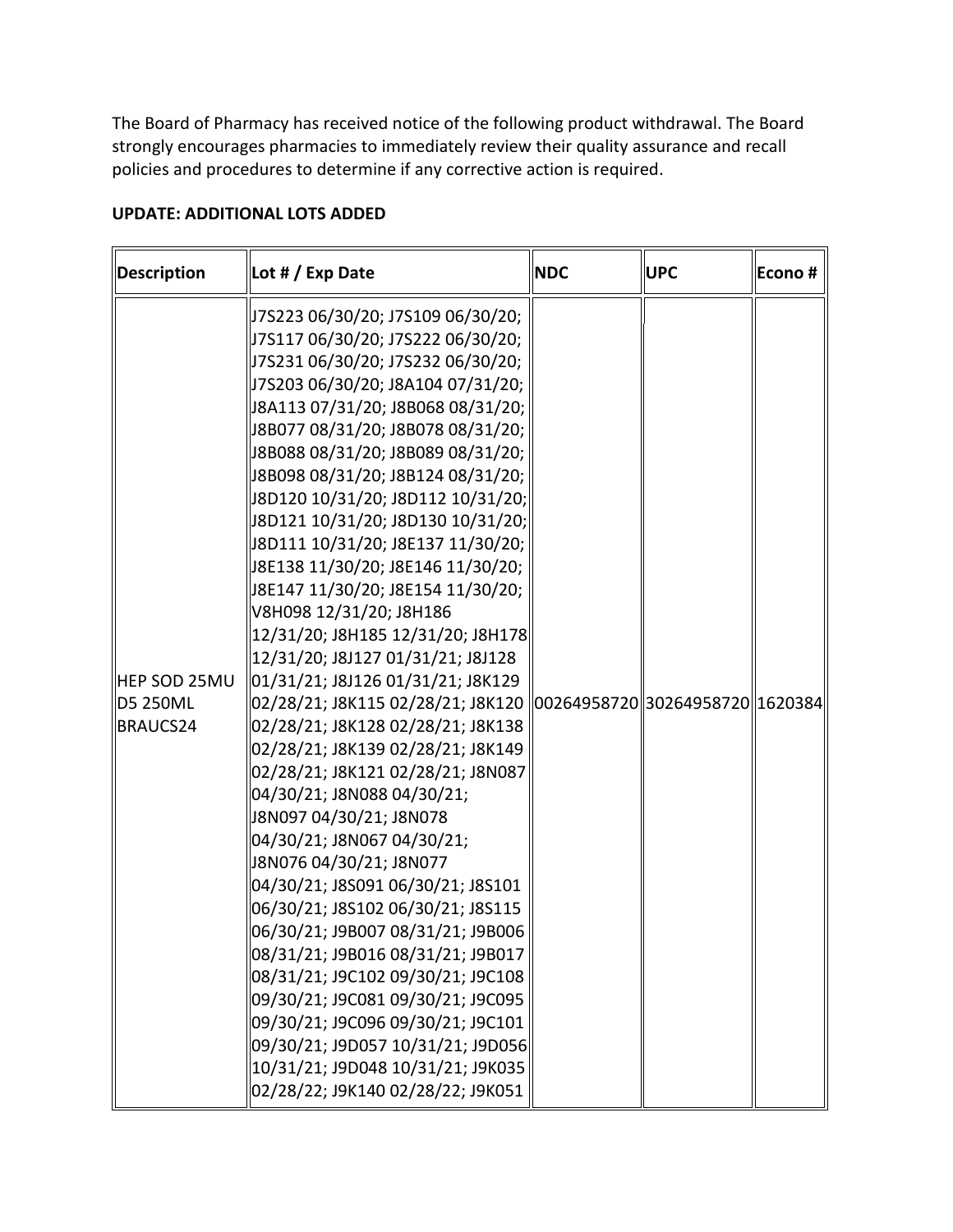| Description                                        | Lot $# / E$ xp Date                                                                                                                                                                                                                                                                                                                                                                                                                                                                                                                                                                                                                                                                                                                                                                                                                                                                                                                                                                                                                                                                                                                | <b>NDC</b> | <b>UPC</b>                        | Econo# |
|----------------------------------------------------|------------------------------------------------------------------------------------------------------------------------------------------------------------------------------------------------------------------------------------------------------------------------------------------------------------------------------------------------------------------------------------------------------------------------------------------------------------------------------------------------------------------------------------------------------------------------------------------------------------------------------------------------------------------------------------------------------------------------------------------------------------------------------------------------------------------------------------------------------------------------------------------------------------------------------------------------------------------------------------------------------------------------------------------------------------------------------------------------------------------------------------|------------|-----------------------------------|--------|
|                                                    | 02/28/22; J9K147 02/28/22; J9K148<br>02/28/22; J0A015 07/31/22; J9H253<br>12/31/21; J9H249 12/31/21;<br>J9H248 12/31/21; J9H247<br>12/31/21; J9H243 12/31/21;<br>J0H072 12/31/22; J9J144 01/31/22;<br>J9J138 01/31/22; J9J137 01/31/22;<br>J9K042 02/28/22; J9K034<br>02/28/22; J9K043 02/28/22;<br>J9K146 02/28/22; J9K044<br>02/28/22; J9K141 02/28/22; J9L119<br>03/31/22; J9L110 03/31/22; J9L118<br>03/31/22; J9L132 03/31/22; J9L217<br>03/31/22; J9L221 03/31/22; J9L222<br>03/31/22; J9L223 03/31/22; J9L117<br>03/31/22; J9N003 04/30/22;<br>J9P152 05/31/22; J9P127 05/31/22;<br>J9P133 05/31/22; J9P134 05/31/22;<br>J9P135 05/31/22; J9P120 05/31/22;<br>J9P144 05/31/22; J9P119 05/31/22;<br>J9P153 05/31/22; J9P154 05/31/22;<br>J9P161 05/31/22; J9P162 05/31/22;<br>J9P143 05/31/22; J9P126 05/31/22;<br>J0A016 07/31/22; J0A025<br>07/31/22; J0A026 07/31/22;<br>J0A035 07/31/22; J0E050<br>11/30/22; J0E049 11/30/22; J0E060<br>11/30/22; J0E061 11/30/22; J0E070<br>11/30/22; J0E264 11/30/22; J0E265<br>11/30/22; J0H082 12/31/22;<br>J0H091 12/31/22; J0H080<br>12/31/22; J0H081 12/31/22;<br>J0H071 12/31/22 |            |                                   |        |
| <b>HEPAR SOL</b><br>20MU 500ML<br><b>BRAU CS24</b> | J8A132 07/31/20; J8E153 11/30/20;<br>J8J086 01/31/21; J8P139 05/31/21;<br>J8S271 06/30/21; J8S263 06/30/21;<br>J9K058 02/28/22; J9J139 01/31/22;<br>J9L134 03/31/22; J9S112 06/30/22;<br>J0C195 09/30/22                                                                                                                                                                                                                                                                                                                                                                                                                                                                                                                                                                                                                                                                                                                                                                                                                                                                                                                           |            | 00264956710 30264956710 1620137   |        |
|                                                    | JBA123 07/31/20; J8A141 07/31/20;<br>J8A142 07/31/20; J8A151 07/31/20;                                                                                                                                                                                                                                                                                                                                                                                                                                                                                                                                                                                                                                                                                                                                                                                                                                                                                                                                                                                                                                                             |            | 00264957710  30264957710  2292308 |        |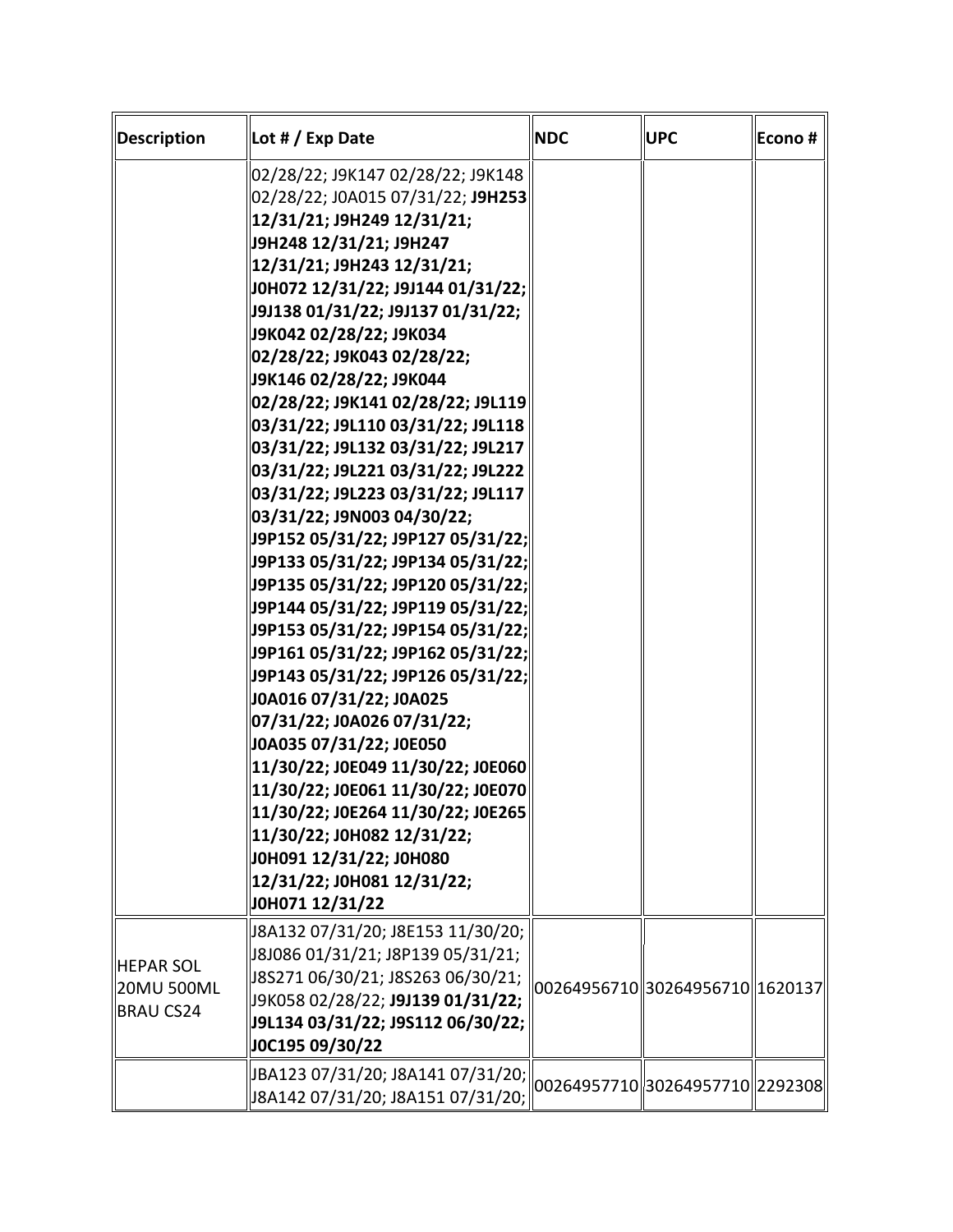| Description                                        | Lot $# / E$ xp Date                                                                                                                                                                                                                                                                                                                                                                                                                                                                                                                                                                                                                                                                                                                                                                                                                                                                                                                                                                                  | <b>NDC</b> | <b>UPC</b>                        | Econo # |
|----------------------------------------------------|------------------------------------------------------------------------------------------------------------------------------------------------------------------------------------------------------------------------------------------------------------------------------------------------------------------------------------------------------------------------------------------------------------------------------------------------------------------------------------------------------------------------------------------------------------------------------------------------------------------------------------------------------------------------------------------------------------------------------------------------------------------------------------------------------------------------------------------------------------------------------------------------------------------------------------------------------------------------------------------------------|------------|-----------------------------------|---------|
| <b>HEPAR SOL</b><br>25MU 500ML<br><b>BRAU CS24</b> | J8A152 07/31/20; J8A153 07/31/20;<br>J8B117 08/31/20; J8B116 08/31/20;<br>J8B119 08/31/20; J8D156 10/31/20;<br>J8D157 10/31/20; J8D166 10/31/20;<br>J8D167 10/31/20; J8D176 10/31/20;<br>J8E162 11/30/20; J8H 128<br>12/31/20; J8H129 12/31/20; J8H130<br>12/31/20; J8J257 01/31/21; J8J248<br>01/31/21; J8J247 01/31/21; J8J246<br>01/31/21; J8J094 01/31/21; J8J104<br>01/31/21; J8J238 01/31/21; J8J093<br>01/31/21; J8J095 01/31/21; J8K207<br>02/28/21; J8K206 02/28/21; J8K200<br>02/28/21; J8K198 02/28/21; J8K199<br>02/28/21; J9J143 01/31/22; J9J146<br>01/31/22; J9K078 02/28/22; JOC196<br>09/30/22; J0C205 09/30/22; J9H244<br>12/31/21; J9H242 12/31/21; J9J147<br>01/31/22; J9K071 02/28/22;<br>J9K068 02/28/22; J9K072<br>02/28/22; J9L135 03/31/22; J9L142<br>03/31/22; J9N034 04/30/22;<br>J9N035 04/30/22; J9N042<br>04/30/22; J9S118 06/30/22; J9S119<br>06/30/22; J9S128 06/30/22; J0C206<br>09/30/22; J0H004 12/31/22;<br>J0H005 12/31/22; J0H014<br>12/31/22; J0H015 12/31/22 |            |                                   |         |
| VA HEPAR<br>SOL20MU500ML<br>TRILCS24               | J8A132 07/31/20; J8E153 11/30/20;  <br>J8J086 01/31/21; J8P139 05/31/21;<br>J8S271 06/30/21; J8S263 06/30/21;<br>J9K058 02/28/22; J9J139 01/31/22;<br>J9L134 03/31/22; J9S112 06/30/22;<br>J0C195 09/30/22                                                                                                                                                                                                                                                                                                                                                                                                                                                                                                                                                                                                                                                                                                                                                                                           |            | 00264956710  30264956710  2021558 |         |
| VA HEPAR<br>SOL25MU250ML<br>TRILCS24               | J7S223 06/30/20; J7S109 06/30/20;<br>J7S117 06/30/20; J7S222 06/30/20;<br>J7S231 06/30/20; J7S232 06/30/20;<br>J7S203 06/30/20; J8A104 07/31/20;<br>J8A113 07/31/20; J8B078 08/31/20;<br>J8B068 08/31/20; J8B077 08/31/20;                                                                                                                                                                                                                                                                                                                                                                                                                                                                                                                                                                                                                                                                                                                                                                           |            | 00264958720 30264958720 2021434   |         |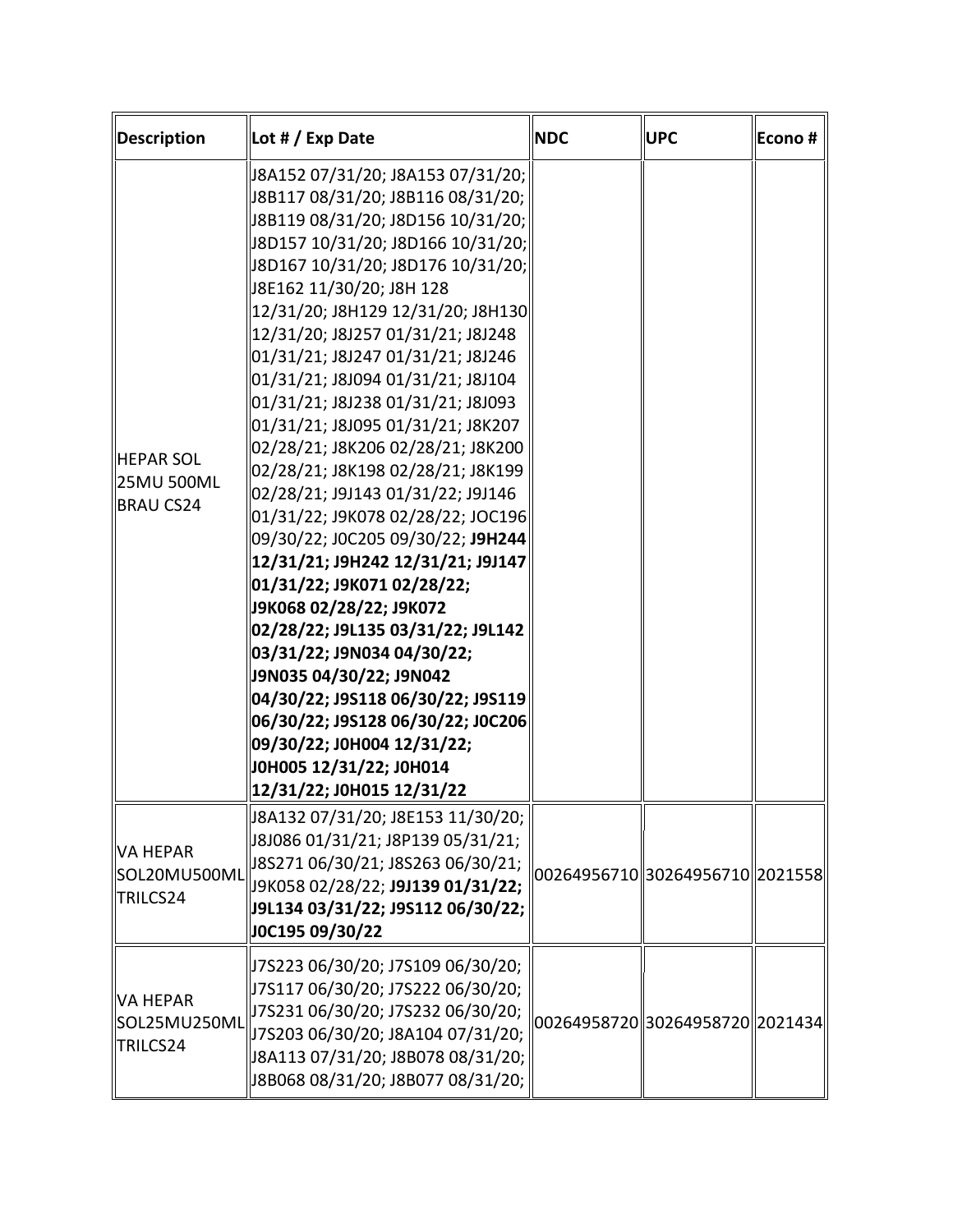| <b>Description</b> | Lot $# / E$ xp Date               | <b>NDC</b> | <b>UPC</b> | Econo # |
|--------------------|-----------------------------------|------------|------------|---------|
|                    | J8B088 08/31/20; J8B089 08/31/20; |            |            |         |
|                    | J8B098 08/31/20; J8B124 08/31/20; |            |            |         |
|                    | J8D121 10/31/20; J8D111 10/31/20; |            |            |         |
|                    | J8D120 10/31/20; J8D130 10/31/20; |            |            |         |
|                    | J8D112 10/31/20; J8E137 11/30/20; |            |            |         |
|                    | J8E138 11/30/20; J8E146 11/30/20; |            |            |         |
|                    | J8E147 11/30/20; J8E154 11/30/20; |            |            |         |
|                    | V8H098 12/31/20; J8H186           |            |            |         |
|                    | 12/31/20; J8H185 12/31/20; J8H178 |            |            |         |
|                    | 12/31/20; J8J126 01/31/21; J8J127 |            |            |         |
|                    | 01/31/21; J8J128 01/31/21; J8K129 |            |            |         |
|                    | 02/28/21; J8K115 02/28/21; J8K120 |            |            |         |
|                    | 02/28/21; J8K128 02/28/21; J8K138 |            |            |         |
|                    | 02/28/21; J8K139 02/28/21; J8K149 |            |            |         |
|                    | 02/28/21; J8K121 02/28/21; J8N088 |            |            |         |
|                    | 04/30/21; J8N097 04/30/21;        |            |            |         |
|                    | J8N087 04/30/21; J8N078           |            |            |         |
|                    | 04/30/21; J8N067 04/30/21;        |            |            |         |
|                    | J8N076 04/30/21; J8N077           |            |            |         |
|                    | 04/30/21; J8S091 06/30/21; J8S101 |            |            |         |
|                    | 06/30/21; J8S102 06/30/21; J8S115 |            |            |         |
|                    | 06/30/21; J9B016 08/31/21; J9B007 |            |            |         |
|                    | 08/31/21; J9B006 08/31/21; J9B017 |            |            |         |
|                    | 08/31/21; J9C095 09/30/21; J9C108 |            |            |         |
|                    | 09/30/21; J9C081 09/30/21; J9C096 |            |            |         |
|                    | 09/30/21; J9C101 09/30/21; J9C102 |            |            |         |
|                    | 09/30/21; J9D056 10/31/21; J9D057 |            |            |         |
|                    | 10/31/21; J9D048 10/31/21; J9K035 |            |            |         |
|                    | 02/28/22; J9K147 02/28/22; J9K140 |            |            |         |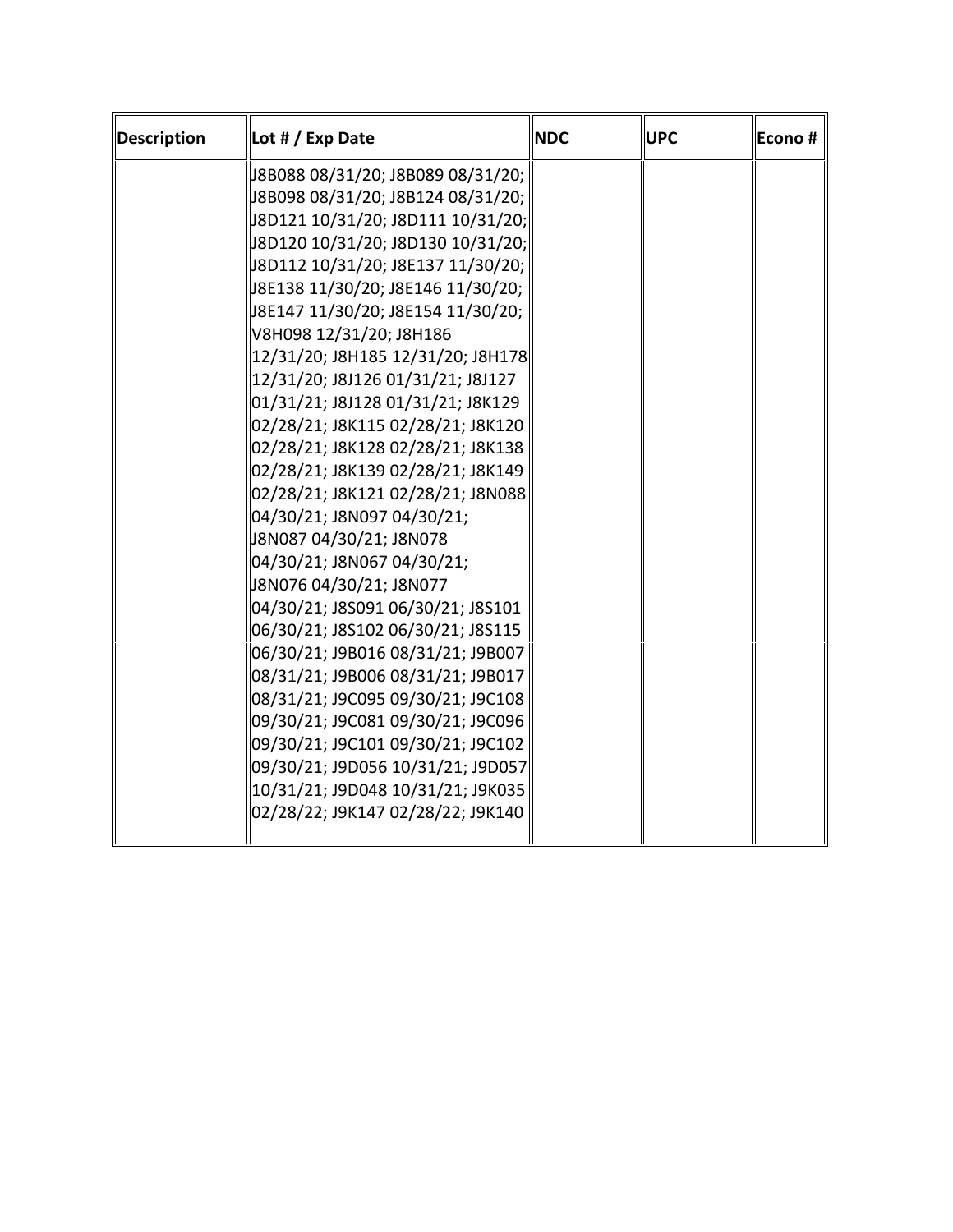| Description                 | Lot # / Exp Date                                                                                                                                                                                                                                                                                                                                                                                                                                                                                                                                                                                                                                                                                                                                                                                                                                                                                                                                                                                                                                                                                                                            | <b>NDC</b> | <b>UPC</b> | Econo # |
|-----------------------------|---------------------------------------------------------------------------------------------------------------------------------------------------------------------------------------------------------------------------------------------------------------------------------------------------------------------------------------------------------------------------------------------------------------------------------------------------------------------------------------------------------------------------------------------------------------------------------------------------------------------------------------------------------------------------------------------------------------------------------------------------------------------------------------------------------------------------------------------------------------------------------------------------------------------------------------------------------------------------------------------------------------------------------------------------------------------------------------------------------------------------------------------|------------|------------|---------|
|                             | 02/28/22; J9K148 02/28/22; J9K051<br>02/28/22; J0A015 07/31/22; J9H243<br>12/31/21; J9H247 12/31/21;<br>J9H249 12/31/21; J9H248<br>12/31/21; JOH072 12/31/22;<br>J9H253 12/31/21; J9J137 01/31/22;<br>J9J138 01/31/22; J9J144 01/31/22;<br>J9K043 02/28/22; J9K034<br>02/28/22; J9K042 02/28/22;<br>J9K044 02/28/22; J9K141<br>02/28/22; J9K146 02/28/22; J9L110<br>03/31/22; J9L118 03/31/22; J9L117<br>03/31/22; J9L119 03/31/22; J9L132<br>03/31/22; J9L217 03/31/22; J9L221<br>03/31/22; J9L222 03/31/22; J9L223<br>03/31/22; J9N003 04/30/22;<br> J9P144 05/31/22; J9P126 05/31/22; <br>J9P127 05/31/22; J9P133 05/31/22;<br> J9P134 05/31/22; J9P119 05/31/22; <br> J9P143 05/31/22; J9P152 05/31/22;<br> J9P153 05/31/22; J9P154 05/31/22; <br> J9P161 05/31/22; J9P162 05/31/22; <br>J9P135 05/31/22; J9P120 05/31/22;<br>J0A025 07/31/22; J0A026<br>07/31/22; J0A035 07/31/22;<br>J0A016 07/31/22; J0E050<br>11/30/22; J0E049 11/30/22; J0E060<br>11/30/22; J0E061 11/30/22; J0E070<br>11/30/22; J0E264 11/30/22; J0E265<br>11/30/22; J0H082 12/31/22;<br>J0H091 12/31/22; J0H080<br>12/31/22; JOH081 12/31/22;<br>J0H071 12/31/22 |            |            |         |
| <b>VA HEPAR</b><br>TRILCS24 | JBA123 07/31/20; J8A141 07/31/20;<br> J8A142 07/31/20; J8A151 07/31/20;  <br> J8A152 07/31/20; J8A153 07/31/20;<br> SOL25MU500ML  J8B116 08/31/20; J8B119 08/31/20;   00264957710  30264957710  2021426 <br> J8B117 08/31/20; J8D156 10/31/20;<br>  J8D157 10/31/20; J8D166 10/31/20; <br>J8D167 10/31/20; J8D176 10/31/20;                                                                                                                                                                                                                                                                                                                                                                                                                                                                                                                                                                                                                                                                                                                                                                                                                 |            |            |         |